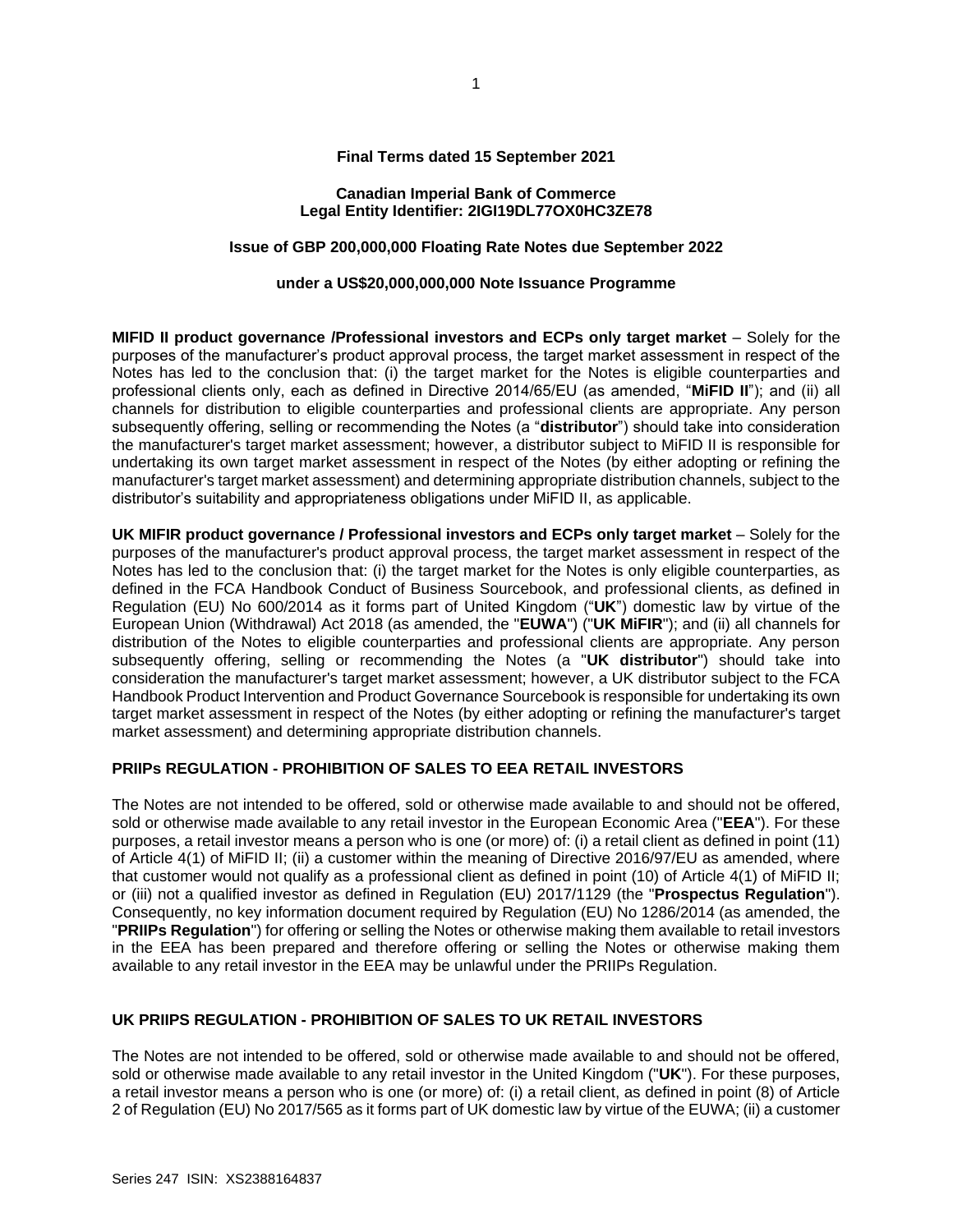within the meaning of the provisions of the Financial Services and Markets Act, 2000 (as amended, the "**FSMA**") and any rules or regulations made under the FSMA to implement Directive (EU) 2016/97 (as amended), where that customer would not qualify as a professional client, as defined in point (8) of Article 2(1) of Regulation (EU) No 600/2014 as it forms part of UK domestic law by virtue of the EUWA; or (iii) not a qualified investor as defined in Article 2 of the Prospectus Regulation as it forms part of UK domestic law by virtue of the EUWA (the "**UK Prospectus Regulation**"). Consequently, no key information document required by Regulation (EU) No 1286/2014 (as amended) as it forms part of UK domestic law by virtue of the EUWA (the "**UK PRIIPs Regulation**") for offering or selling the Notes or otherwise making them available to retail investors in the UK has been prepared and therefore offering or selling the Notes or otherwise making them available to any retail investor in the UK may be unlawful under the UK PRIIPs Regulation.

# **PART A – CONTRACTUAL TERMS**

Terms used herein shall be deemed to be defined as such for the purposes of the terms and conditions (the "**Conditions**") set forth in the Prospectus dated 25 June 2021 and the supplement to the Prospectus dated 27 August 2021, which together constitute a base prospectus (the "**Prospectus**") for the purposes of the Prospectus Regulation. This document constitutes the Final Terms of the Notes described herein for the purposes of the Prospectus Regulation and must be read in conjunction with such Prospectus as so supplemented. Full information on the Issuer and the offer of the Notes is only available on the basis of the combination of these Final Terms and the Prospectus as so supplemented. The Prospectus and the supplement to the Prospectus are available for viewing during normal business hours at and copies may be obtained from the registered office of the Issuer at 199 Bay St., Toronto, Canada M5L 1A2, and at the office of the Fiscal Agent, Deutsche Bank AG, London Branch at Winchester House, 1 Great Winchester Street, London EC2N 2DB and may also be viewed on the website of the Luxembourg Stock Exchange at [www.bourse.lu](http://www.bourse.lu/) under the name of the Issuer.

| 1. | (i)  | Issuer:                                            | Canadian Imperial Bank of Commerce                                       |
|----|------|----------------------------------------------------|--------------------------------------------------------------------------|
|    | (ii) | Branch:                                            | Head Office, Toronto                                                     |
| 2. | (i)  | <b>Series Number</b>                               | 247                                                                      |
|    | (ii) | <b>Tranche Number</b>                              | 1                                                                        |
| 3. |      | <b>Specified Currency or Currencies:</b>           | Pounds Sterling ("GBP")                                                  |
| 4. |      | Aggregate Nominal Amount of Notes: GBP 200,000,000 |                                                                          |
| 5. |      | <b>Issue Price:</b>                                | 100.929 per cent. of the Aggregate Nominal<br>Amount                     |
| 6. | (i)  | <b>Specified Denominations:</b>                    | GBP 100,000 and integral multiples thereof                               |
|    |      |                                                    | The Notes may not be subdivided or reissued in a<br>smaller denomination |
|    | (ii) | <b>Calculation Amount:</b>                         | GBP 100,000                                                              |
| 7. | (i)  | <b>Issue Date:</b>                                 | 20 September 2021                                                        |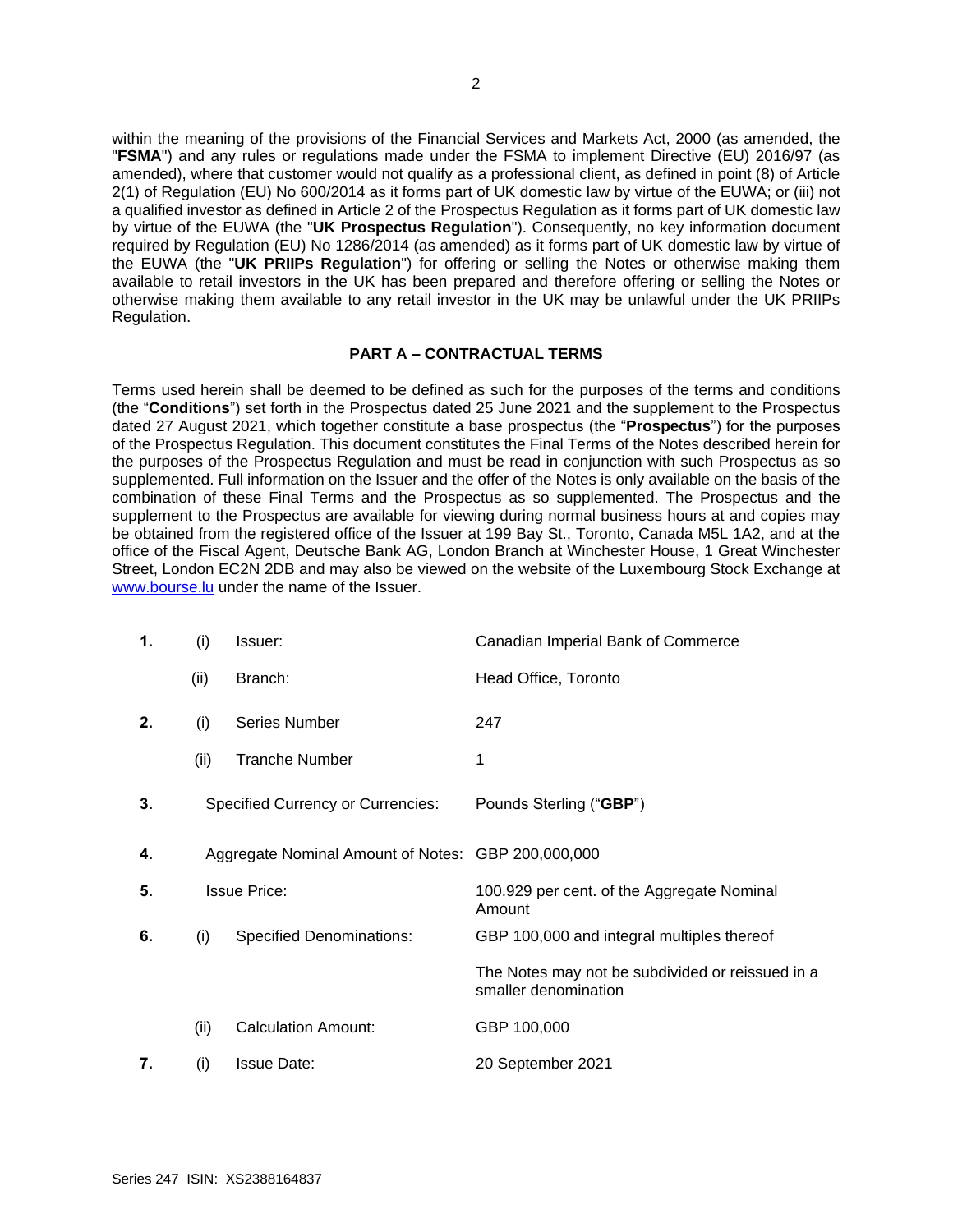|                                                  | (ii)  | Interest Commencement Date:                            | <b>Issue Date</b>                                                                                                                                                                                          |
|--------------------------------------------------|-------|--------------------------------------------------------|------------------------------------------------------------------------------------------------------------------------------------------------------------------------------------------------------------|
|                                                  | (iii) | <b>CNY Issue Trade Date:</b>                           | Not Applicable                                                                                                                                                                                             |
| 8.                                               |       | <b>Maturity Date:</b>                                  | The Interest Payment Date falling in or nearest to 20<br>September 2022, subject to adjustment for payment<br>purposes only in accordance with the Modified<br>Following Business Day Convention, Adjusted |
| 9.                                               |       | Interest Basis:                                        | Compounded SONIA + 1.00 per cent. Floating Rate                                                                                                                                                            |
|                                                  |       |                                                        | (see paragraph 17 below)                                                                                                                                                                                   |
| 10.                                              |       | Redemption/Payment Basis:                              | Subject to any purchase and cancellation or early<br>redemption, the Notes will be redeemed on the<br>Maturity Date at 100 per cent. of their nominal<br>amount                                            |
| 11.                                              |       | Change of Interest Basis:                              | Not Applicable                                                                                                                                                                                             |
| 12.                                              |       | Put/Call Options:                                      | Not Applicable                                                                                                                                                                                             |
| 13.                                              |       | Status of the Notes:                                   | <b>Senior Notes</b>                                                                                                                                                                                        |
| 14.                                              |       | Date Board approval for issuance of<br>Notes obtained: | Not Applicable                                                                                                                                                                                             |
| 15.                                              |       | <b>Bail-inable Notes:</b>                              | No                                                                                                                                                                                                         |
| PROVISIONS RELATING TO INTEREST (IF ANY) PAYABLE |       |                                                        |                                                                                                                                                                                                            |
| 16.                                              |       | <b>Fixed Rate Note Provisions:</b>                     | Not Applicable                                                                                                                                                                                             |

- 17. **Floating Rate Note Provisions:** Applicable
	- (i) Interest Periods: The period commencing on (and including) the Interest Commencement Date to (but excluding) the first Specified Interest Payment Date and each subsequent period commencing on (and including) a Specified Interest Payment Date to (but excluding) the next succeeding Specified Interest Payment Date (each an "**Interest Period**")
	- (ii) Interest Period Dates: Specified Interest Payment Dates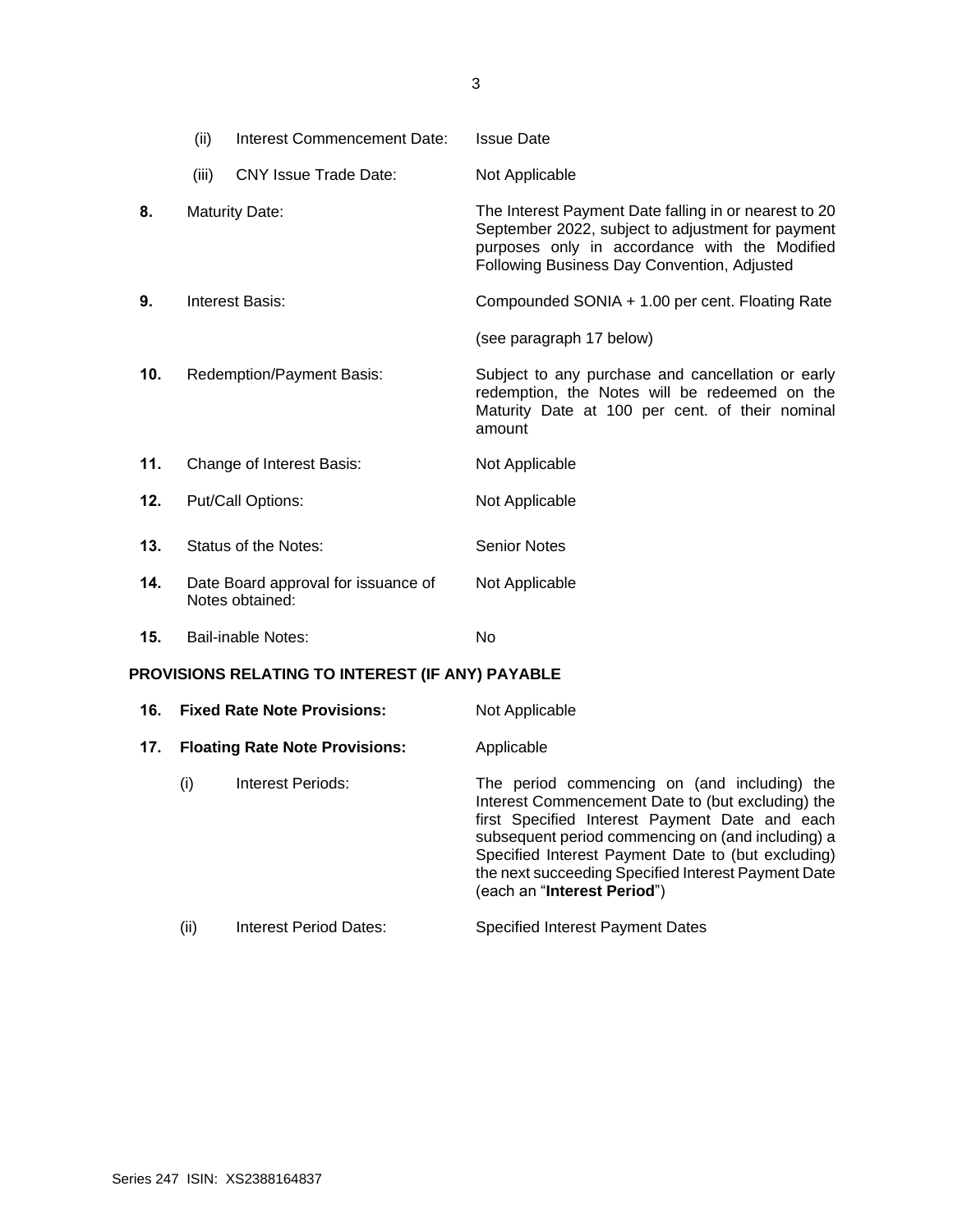| (iii)  | Interest Payment Dates:                                                                                              | Interest shall be payable in arrear on 20 March, 20<br>June, 20 September and 20 December in each year<br>commencing on (and including) 20 December 2021<br>up to (and including) 20 September 2022 (each such<br>Interest Payment Date being a "Specified Interest<br>Payment Date") |
|--------|----------------------------------------------------------------------------------------------------------------------|---------------------------------------------------------------------------------------------------------------------------------------------------------------------------------------------------------------------------------------------------------------------------------------|
|        |                                                                                                                      | The Interest Periods and the Specified Interest<br>Payment Dates will be adjusted in accordance with<br>the Business Day Convention set out below                                                                                                                                     |
| (iv)   | <b>Business Day Convention:</b>                                                                                      | Following Business<br>Modified<br>Day Convention,<br>Adjusted                                                                                                                                                                                                                         |
| (v)    | Business Centre(s):                                                                                                  | London, New York and Toronto                                                                                                                                                                                                                                                          |
| (vi)   | Manner in which the Rate(s) of<br>Interest is/are to be determined:                                                  | <b>Screen Rate Determination</b>                                                                                                                                                                                                                                                      |
| (vii)  | Party responsible for calculating<br>the Rate(s) of Interest and<br>Interest Amount(s) (if not the<br>Fiscal Agent): | <b>Calculation Agent</b>                                                                                                                                                                                                                                                              |
| (viii) | Screen Rate Determination:                                                                                           | Applicable                                                                                                                                                                                                                                                                            |

- Reference Rate: Compounded SONIA with Observation Period Shift

"**Compounded SONIA**" will be calculated by the Calculation Agent on the relevant Interest Determination Date, as follows, and the resulting percentage will be rounded if necessary to the fourth decimal place, with 0.00005 being rounded upwards:

$$
\left[\prod_{i=1}^{d_0} \left(1 + \frac{SONIA_i \times n_i}{365}\right) - 1\right] \times \frac{365}{d}
$$

where:

"**d**" is the number of calendar days in the relevant Observation Period;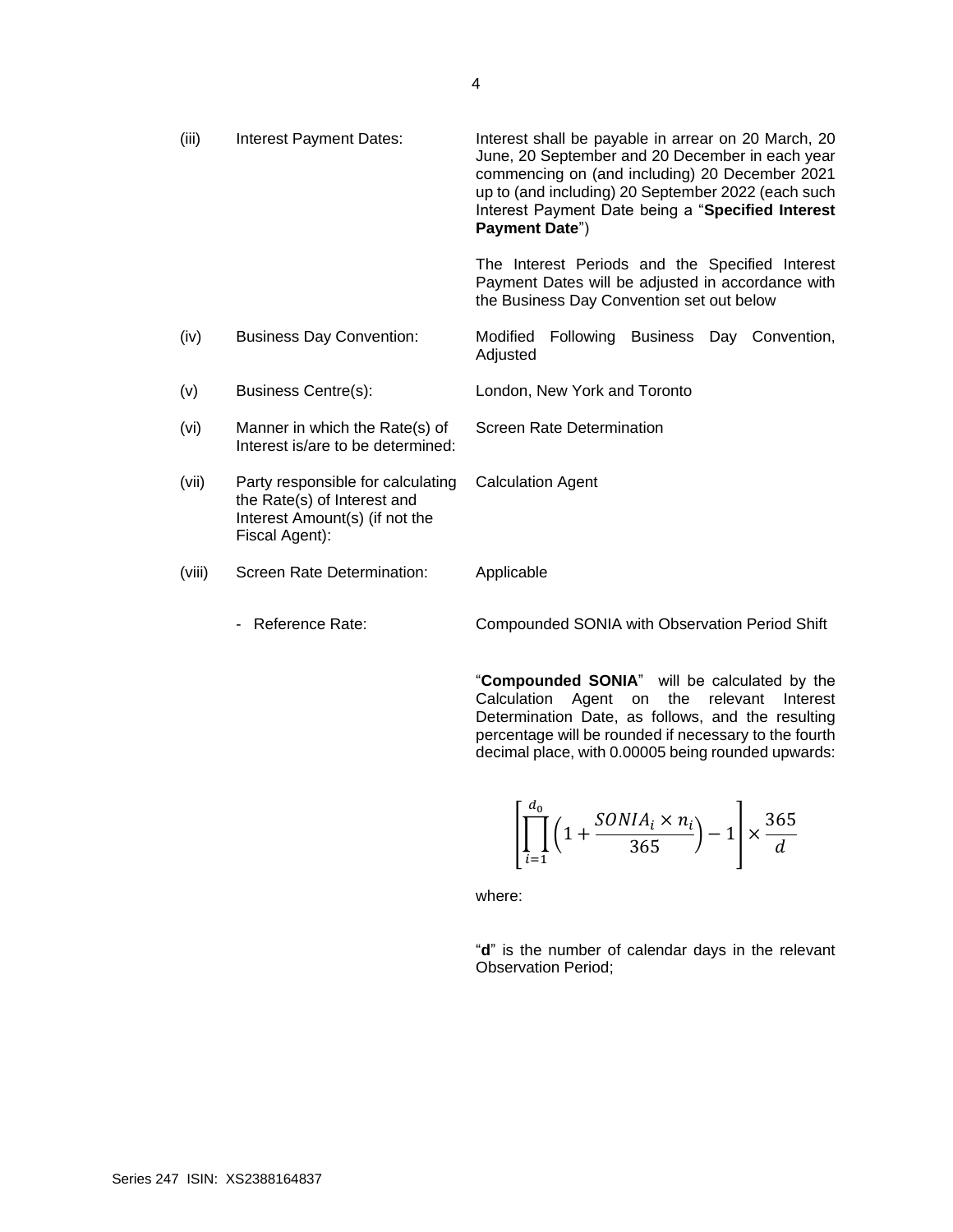"**do**" is the number of London Banking Days in the relevant Observation Period;

"**i**" is a series of whole numbers from one to  $d_0$ , each representing the relevant London Banking Day in chronological order from, and including, the first London Banking Day in the relevant Observation Period;

"**London Banking Day**" or "**LBD**" means any day on which commercial banks are open for general business (including dealing in foreign exchange and foreign currency deposits) in London;

"**ni**", for any London Banking Day "i" in the relevant Observation Period, means the number of calendar days from and including such London Banking Day "i" up to but excluding the following London Banking Day;

"**Observation Period**" means the period from and including the date falling five London Banking Days prior to the first day of the relevant Interest Period (and the first Interest Period shall begin on and include the Interest Commencement Date) and ending on, but excluding, the date falling five London Banking Days prior to the Interest Payment Date for such Interest Period (or the date falling five London Banking Days prior to such earlier date, if any, on which the Bonds become due and payable);

"**SONIA Reference Rate**" means, in respect of any London Banking Day, a reference rate equal to the daily Sterling Overnight Index Average ("**SONIA**") rate for such London Banking Day as provided by the administrator of SONIA to authorised distributors and as then published on the Relevant Screen Page or, if the Relevant Screen Page is unavailable, as otherwise published by such authorised distributors, in each case on the London Banking Day immediately following such London Banking Day; and

"**SONIAi**" means the SONIA Reference Rate for the London Banking Day, "i", in the relevant Observation Period (and published on the following London Banking Day)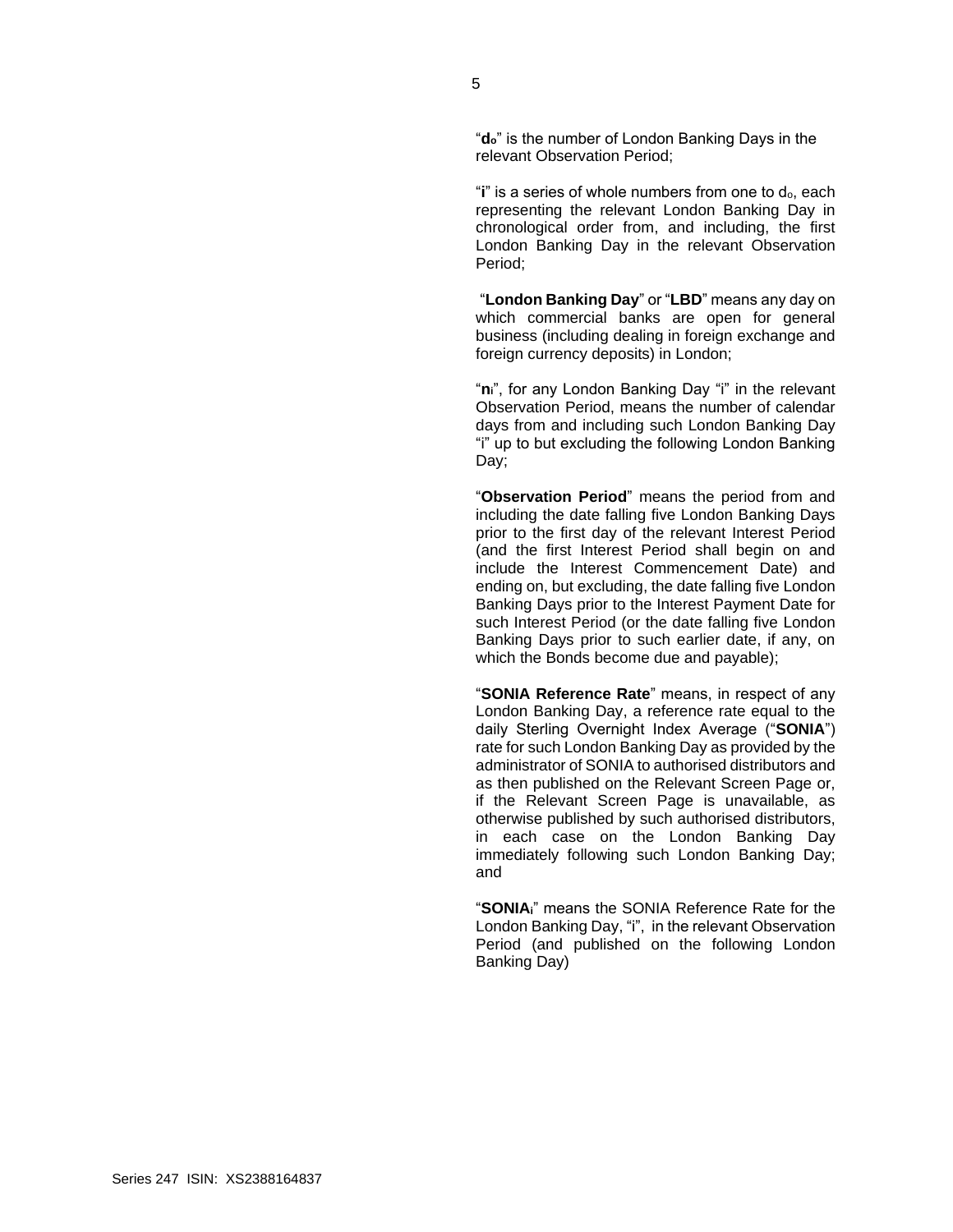If, in respect of any London Banking Day, the applicable SONIA Reference Rate is not made available on the Relevant Screen Page or has not otherwise been published by the relevant authorized distributors, then unless the Calculation Agent has been notified of any Successor Rate or Alternative Rate (and any related Adjustment Spread or Benchmark Amendments) pursuant to Condition 4(k), if applicable, the SONIA Reference Rate in respect of such London Banking Day shall be:

(a) (i) the Bank of England's Bank Rate (the "**Bank Rate**") prevailing at 5.00 p.m. (or, if earlier, close of business) on such London Banking Day; plus (ii) the mean of the spread of the SONIA Reference Rate to the Bank Rate over the previous five London Banking Days on which a SONIA Reference Rate has been published, excluding the highest spread (or, if there is more than one highest spread, one only of those highest spreads) and lowest spread (or, if there is more than one lowest spread, one only of those lowest spreads) to the Bank Rate; and

(b) if the Bank Rate is not available on the relevant London Banking Day, the most recent SONIA Reference Rate in respect of a London Banking Day.

Notwithstanding the paragraph above, and subject to Condition 4(k), in the event the Bank of England publishes guidance as to (i) how the SONIA Reference Rate is to be determined or (ii) any rate that is to replace the SONIA rate, the Calculation Agent (or such other party responsible for the calculation of the Rate of Interest, as specified in the applicable Final Terms) shall, subject to receiving written instructions from the Issuer and to the extent that it is reasonably practicable, follow such guidance in order to determine the SONIA rate for any London Banking Day "i" for the purpose of the relevant Series of Notes for so long as the SONIA rate is not available or has not been published by the authorised distributors.

If the relevant Series of Notes become due and payable in accordance with Condition 9, the final Interest Determination Date shall, notwithstanding any Interest Determination Date specified in the applicable Final Terms, be deemed to be the date on which such Notes became due and payable and the Rate of Interest on such Notes shall, for so long as any such Note remains outstanding, be that determined on such date.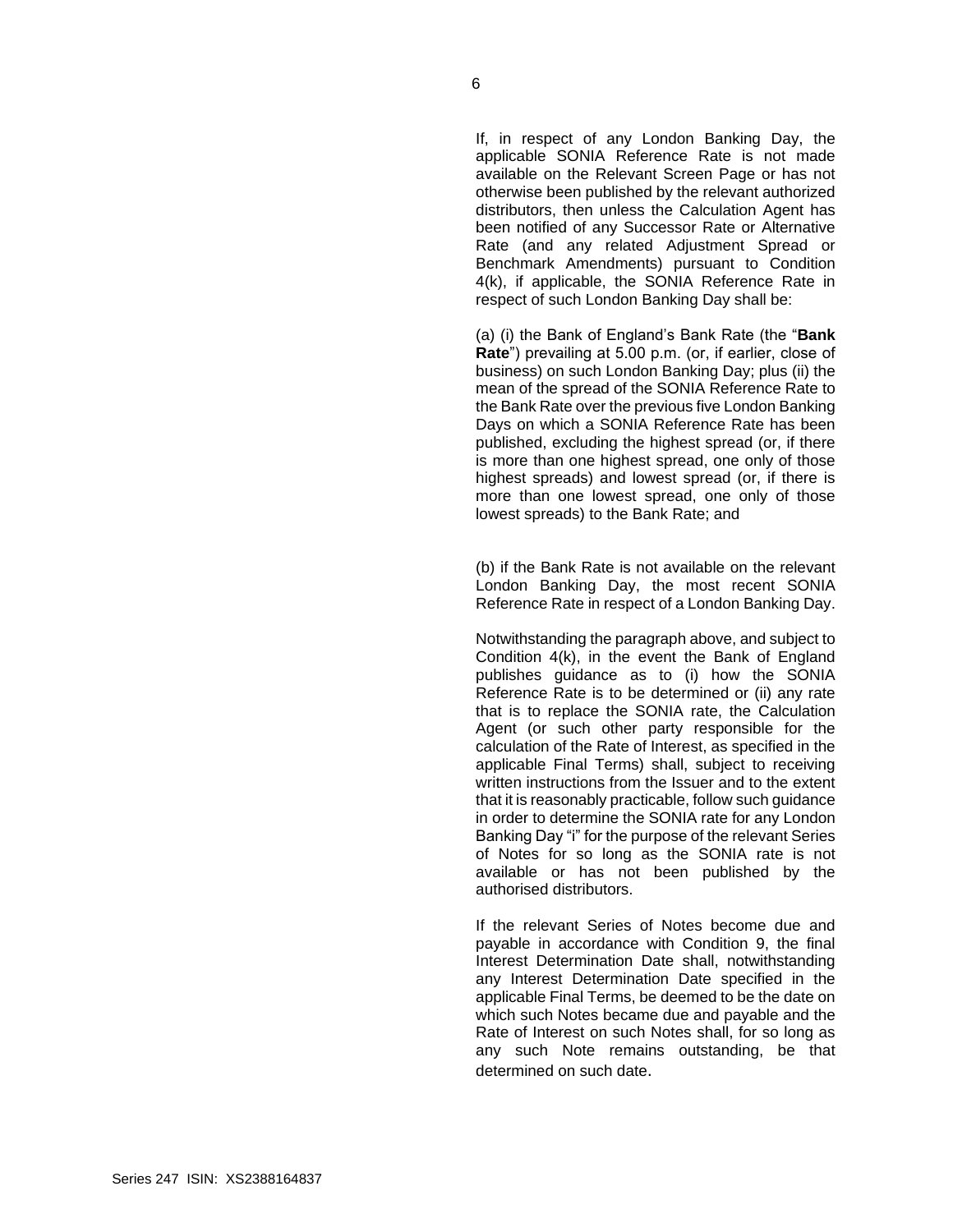| 18. |                   | <b>Zero Coupon Note Provisions:</b>                                             | Not Applicable                                                                  |
|-----|-------------------|---------------------------------------------------------------------------------|---------------------------------------------------------------------------------|
|     | (xvii)            | Benchmark Discontinuation -<br><b>Compounded SOFR</b>                           | Not Applicable                                                                  |
|     | (xvi)             | Benchmark Discontinuation -<br><b>Independent Adviser</b>                       | Not Applicable                                                                  |
|     | (xv)              | Day Count Fraction:                                                             | Actual/365 (Fixed), Adjusted                                                    |
|     | (xiv)             | Maximum Rate of Interest:                                                       | Not Applicable                                                                  |
|     | (xiii)            | Minimum Rate of Interest:                                                       | Not Applicable                                                                  |
|     | (xii)             | Interest Amount(s):                                                             | Calculated in accordance with Condition 4(f)                                    |
|     | (x <sub>i</sub> ) | Margin(s):                                                                      | + 1.00 per cent. per annum                                                      |
|     | (x)               | Linear Interpolation                                                            | Not Applicable                                                                  |
|     | (ix)              | ISDA Determination:                                                             | Not Applicable                                                                  |
|     |                   | - Relevant Time:                                                                | 11:00 am London Time                                                            |
|     |                   | <b>Relevant Financial Centre:</b>                                               | London                                                                          |
|     |                   | Fallback Screen Page:                                                           | Not Applicable                                                                  |
|     |                   | <b>Suspension Period:</b>                                                       | Not Applicable                                                                  |
|     |                   | Rate Cut-Off Date:                                                              | Not Applicable                                                                  |
|     |                   | Lookback Number of U.S.<br><b>Government Securities</b><br><b>Business days</b> | Not Applicable                                                                  |
|     |                   | <b>Observation Method:</b>                                                      | Shift                                                                           |
|     |                   | <b>Observation Period:</b>                                                      | As defined above                                                                |
|     |                   | <b>Observation Look-Back</b><br>Period:                                         | 5 London Business Days                                                          |
|     |                   | Index Determination:                                                            | Not Applicable                                                                  |
|     |                   | <b>Interest Determination</b><br>Date(s):                                       | The fifth London Banking Day prior to the end of each<br><b>Interest Period</b> |
|     |                   | <b>Relevant Screen Page</b>                                                     | REUTERS Screen SONIA page (or any replacement<br>thereto)                       |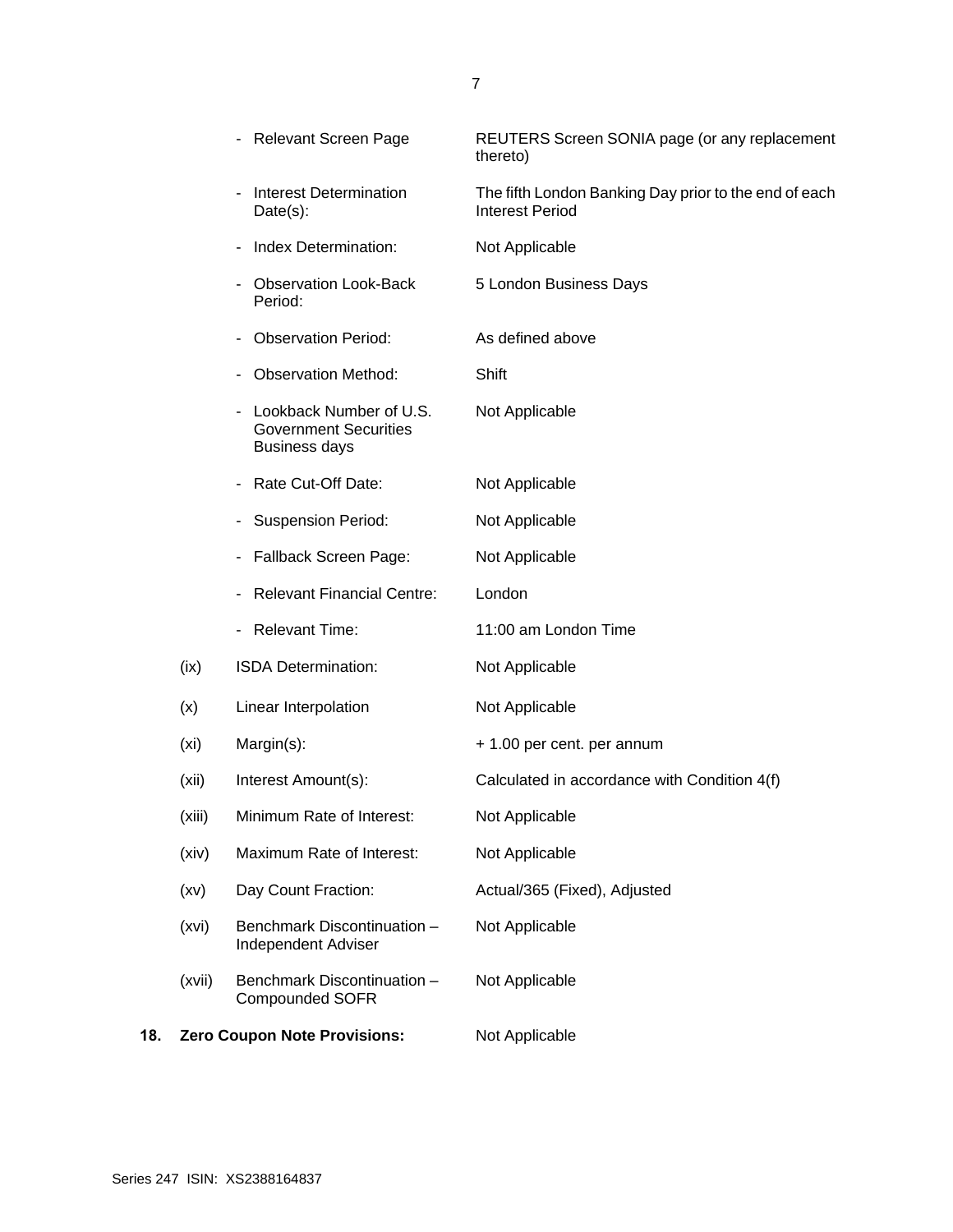## 8

# **PROVISIONS RELATING TO REDEMPTION OR CONVERSION**

|                                                   | 19. Call Option:                                                                    | Not Applicable                                                                                                                             |  |
|---------------------------------------------------|-------------------------------------------------------------------------------------|--------------------------------------------------------------------------------------------------------------------------------------------|--|
|                                                   | 20. Put Option:                                                                     | Not Applicable                                                                                                                             |  |
|                                                   | 21. Bail-inable Notes - TLAC<br><b>Disqualification Event Call Option:</b>          | Not Applicable                                                                                                                             |  |
|                                                   | 22. Early Redemption on Occurrence of<br><b>Special Event (Subordinated Notes):</b> | Not Applicable                                                                                                                             |  |
|                                                   | 23. Final Redemption Amount of each<br>Note:                                        | GBP 100,000 per Calculation Amount                                                                                                         |  |
|                                                   | 24. Early Redemption Amount:                                                        | Not Applicable                                                                                                                             |  |
|                                                   | 25. Provisions relating to Automatic<br><b>Conversion:</b>                          | Not Applicable: the Notes are not Subordinated                                                                                             |  |
| <b>GENERAL PROVISIONS APPLICABLE TO THE NOTES</b> |                                                                                     |                                                                                                                                            |  |
|                                                   |                                                                                     |                                                                                                                                            |  |
|                                                   | 26. Form of Notes:                                                                  | <b>Bearer Notes:</b>                                                                                                                       |  |
|                                                   |                                                                                     | Permanent Global Note which is exchangeable for<br>Definitive Notes in the limited circumstances<br>specified in the permanent Global Note |  |
|                                                   | 27. New Global Note:                                                                | No                                                                                                                                         |  |
|                                                   | 28. Financial Centre(s) or other special<br>provisions relating to payment dates:   | London, New York and Toronto                                                                                                               |  |
|                                                   | 29. Talons for future Coupons to be attached<br>to Definitive Notes:                | No                                                                                                                                         |  |

Signed on behalf of the Issuer:

 $\mathbb{A}$ 

By: ............................................ By: .............<br>Duly authorized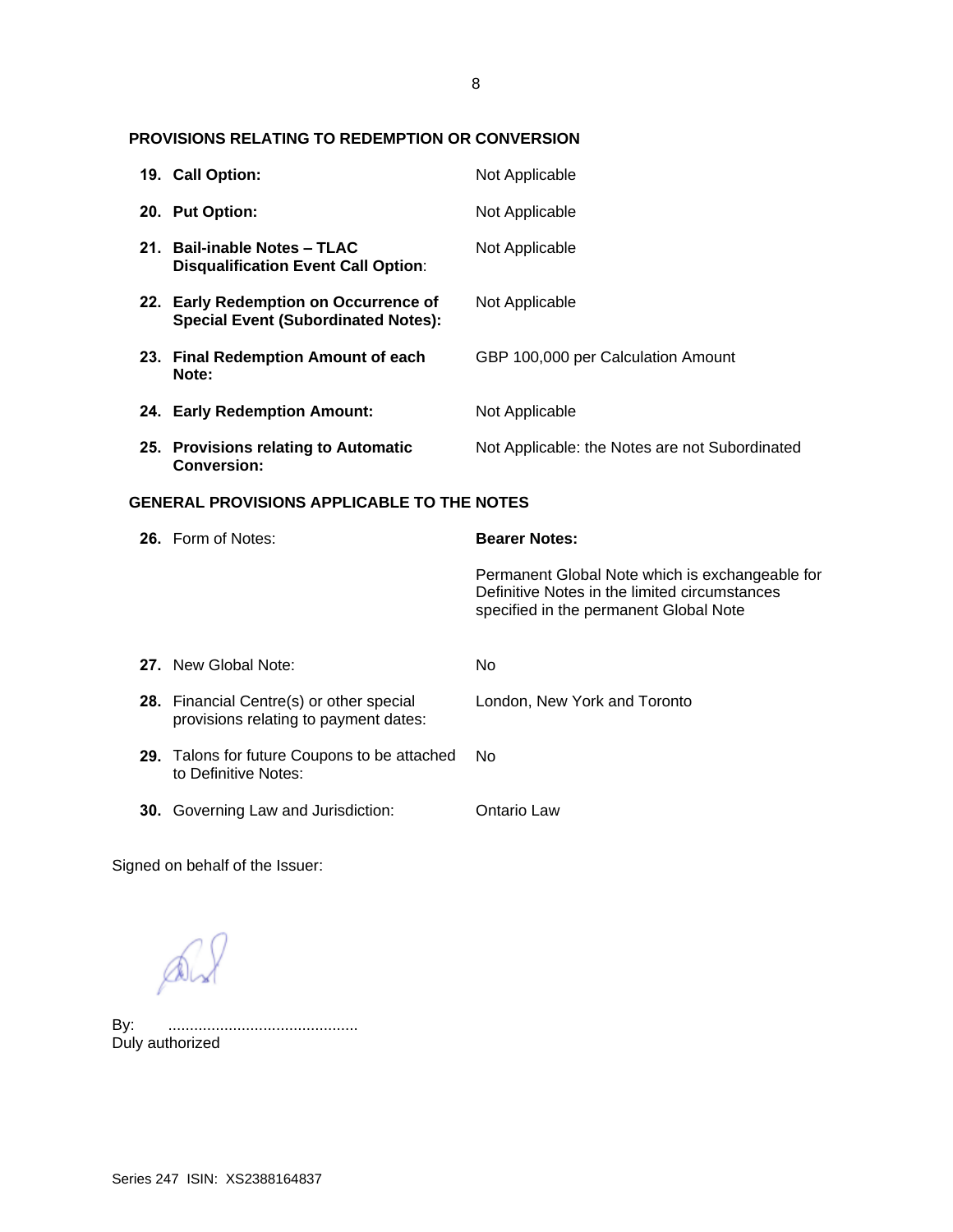# **PART B – OTHER INFORMATION**

# **1. LISTING AND ADMISSION TO TRADING**

- (i) Application is expected to be made by the Issuer (or on its behalf) for the Notes to be admitted to the official list of the Luxembourg Stock Exchange and admitted to trading on the Luxembourg Stock Exchange's regulated market with effect from 20 September 2021
- (ii) Estimate of total expenses related to EUR 1,100 admission to trading:

### **2. RATINGS**

Ratings: The Notes to be issued are expected to be rated as follows:

S&P: A+

Moody's: Aa2

# **3. INTERESTS OF NATURAL AND LEGAL PERSONS INVOLVED IN THE ISSUE/OFFER**

Save for any fees payable to the Dealer, so far as the Issuer is aware, no person involved in the issue of the Notes has an interest material to the offer. The Dealer and its affiliates have engaged, and may in the future engage, in investment banking and/or commercial banking transactions with, and may perform other services for, the Issuer in the ordinary course.

#### **4. USE OF PROCEEDS**

| Use of Proceeds: | As set out in the Prospectus |
|------------------|------------------------------|
|                  |                              |

Estimated Net Proceeds: GBP 201,818,000

#### **5. YIELD**

Indication of yield: Not Applicable

# **6. OPERATIONAL INFORMATION**

| (i)   | <b>ISIN Code:</b>                                                                                                          | XS2388164837                 |
|-------|----------------------------------------------------------------------------------------------------------------------------|------------------------------|
| (ii)  | Common Code:                                                                                                               | 238816483                    |
| (iii) | CFI:                                                                                                                       | <b>DTVXFB</b>                |
| (iv)  | $FISN:$ :                                                                                                                  | CIBC CANADA/VAR MTN 20220919 |
| (V)   | Any clearing system(s) other<br>than Euroclear Bank SA/NV<br>and Clearstream Banking S.A./<br>The Depository Trust Company | Not Applicable               |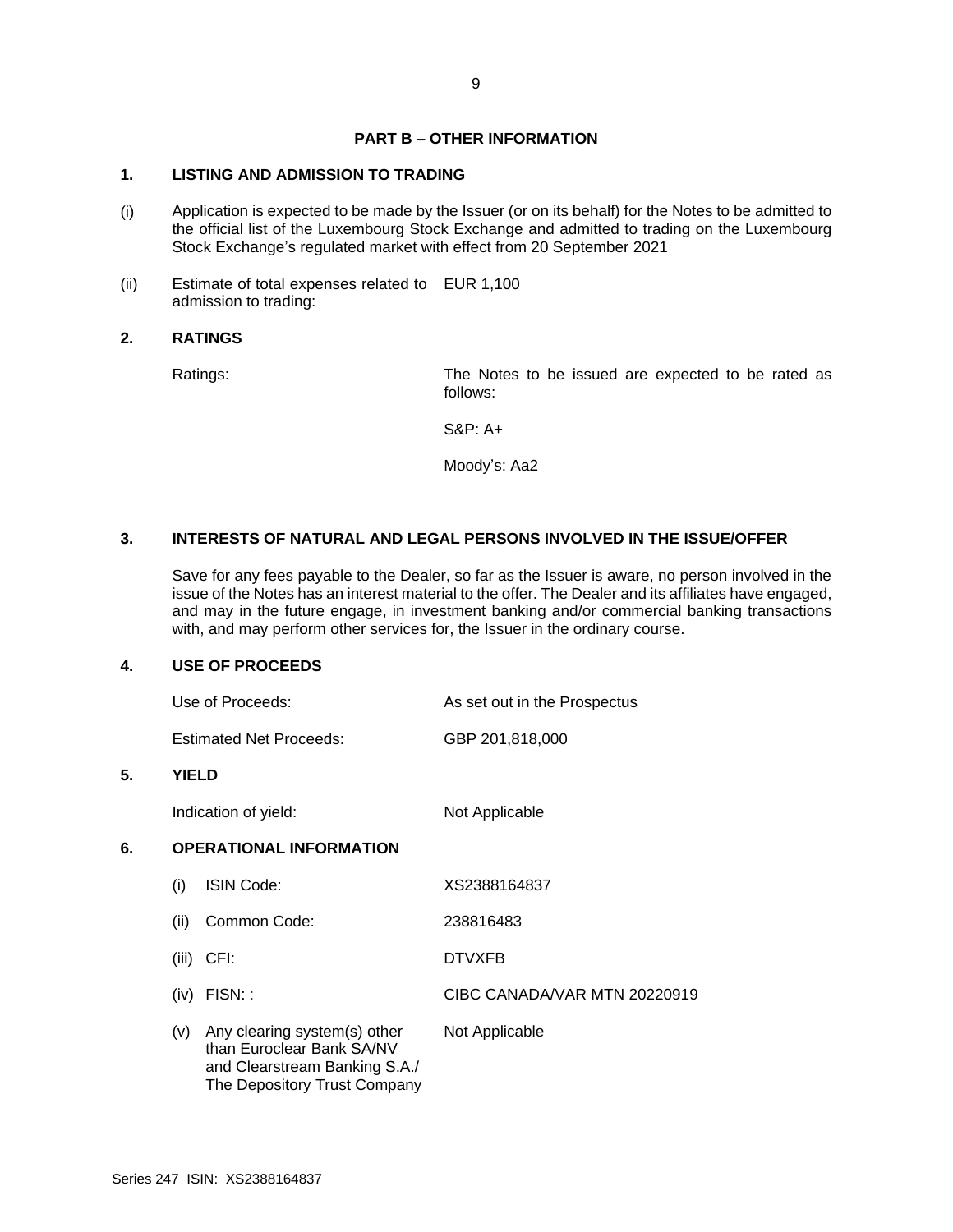and the relevant identification number(s):

Agent(s)/Registrar (if any):

| (vi) | Delivery:                                   | Delivery against payment        |
|------|---------------------------------------------|---------------------------------|
|      | (vii) Calculation Agent:                    | Deutsche Bank AG, London Branch |
|      | (viii) Registrar:                           | Not Applicable                  |
|      | (ix) Paying Agent:                          | Deutsche Bank AG, London Branch |
| (x)  | Names and addresses of<br>additional Paying | Not Applicable                  |

(xi) Intended to be held in a manner which would allow Eurosystem eligibility: No. While the designation is specified as "no" at the date of these Final Terms, should the Eurosystem eligibility criteria be amended in the future such that the Notes are capable of meeting them the Notes may then be deposited with one of the ICSDs as common safekeeper. Note that this does not necessarily mean that the Notes will then be recognized as eligible collateral for Eurosystem monetary policy and intra-day credit operations by the Eurosystem at any time during their life. Such recognition will depend upon the ECB being satisfied that Eurosystem eligibility criteria have been met.

### **7. DISTRIBUTION**

- (i) Method of distribution: Non-syndicated
- (ii) If syndicated, names of Managers: Not Applicable

#### **8. THIRD PARTY INFORMATION**

Not Applicable

#### **9. GENERAL**

- (i) Governing Law: Ontario Law (ii) Applicable TEFRA exemption: TEFRA C Rules (iii) US Selling Restrictions: Reg. S Compliance Category 2 (iv) Prohibition of Sales to EEA Applicable
- Retail Investors:
- (iv) Prohibition of Sales to UK Retail Investors: Applicable